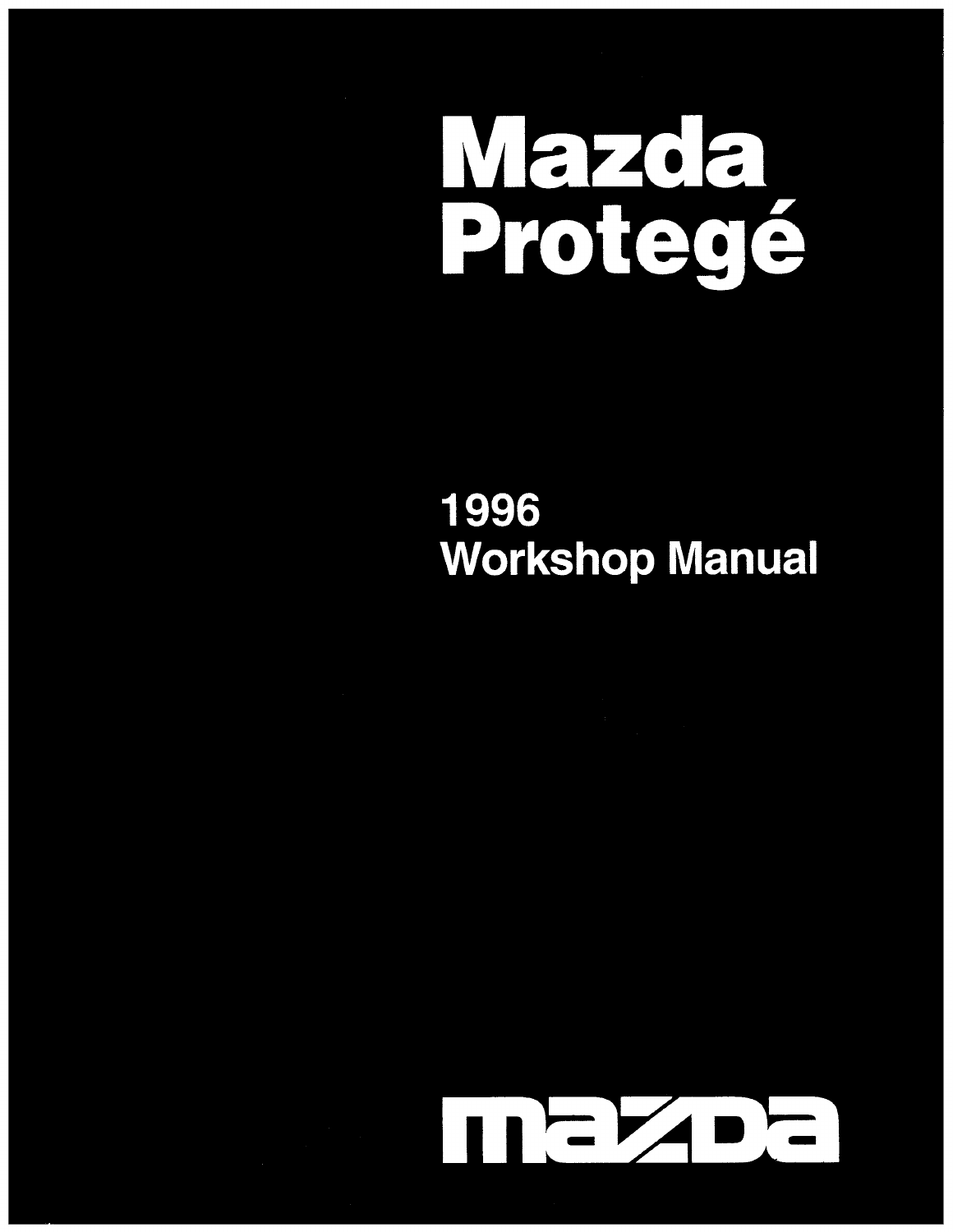## **WARNING**

Servicing a vehicle can be dangerous. If you have not received service-related training, the risks of injury and property damage increase. The recommended servicing procedures for the vehicle in this workshop manual were developed with Mazdatrained technicians in mind. This manual may be useful to non-Mazda trained technicians, but a technician with our service-related training and experience will be at less risk when performing servicing operations. However, all users of this manual are expected to know general safety procedures.

This manual contains "Warnings" and "Cautions" applicable to risks not normally encountered in a general technician's experience. They should be followed to reduce the risk of injury and the risk that improper service or repair may damage the vehicle or render it unsafe. It is also important to understand that the "Warnings" and "Cautions" are not exhaustive. It is impossible to warn of all the hazardous consequences that might result from failure to follow the procedures.

The procedures recommended and described in this manual are effective methods of performing service and repair. Some require tools specifically designed for a specific purpose. Nonrecommended procedures and tools should include consideration for safety of the technician and continued safe operation of the vehicle.

Parts should be replaced with genuine Mazda replacement parts, not parts of lesser quality. Use of a nonrecommended replacement part should include consideration for safety of the technician and continued safe operation of the vehicle.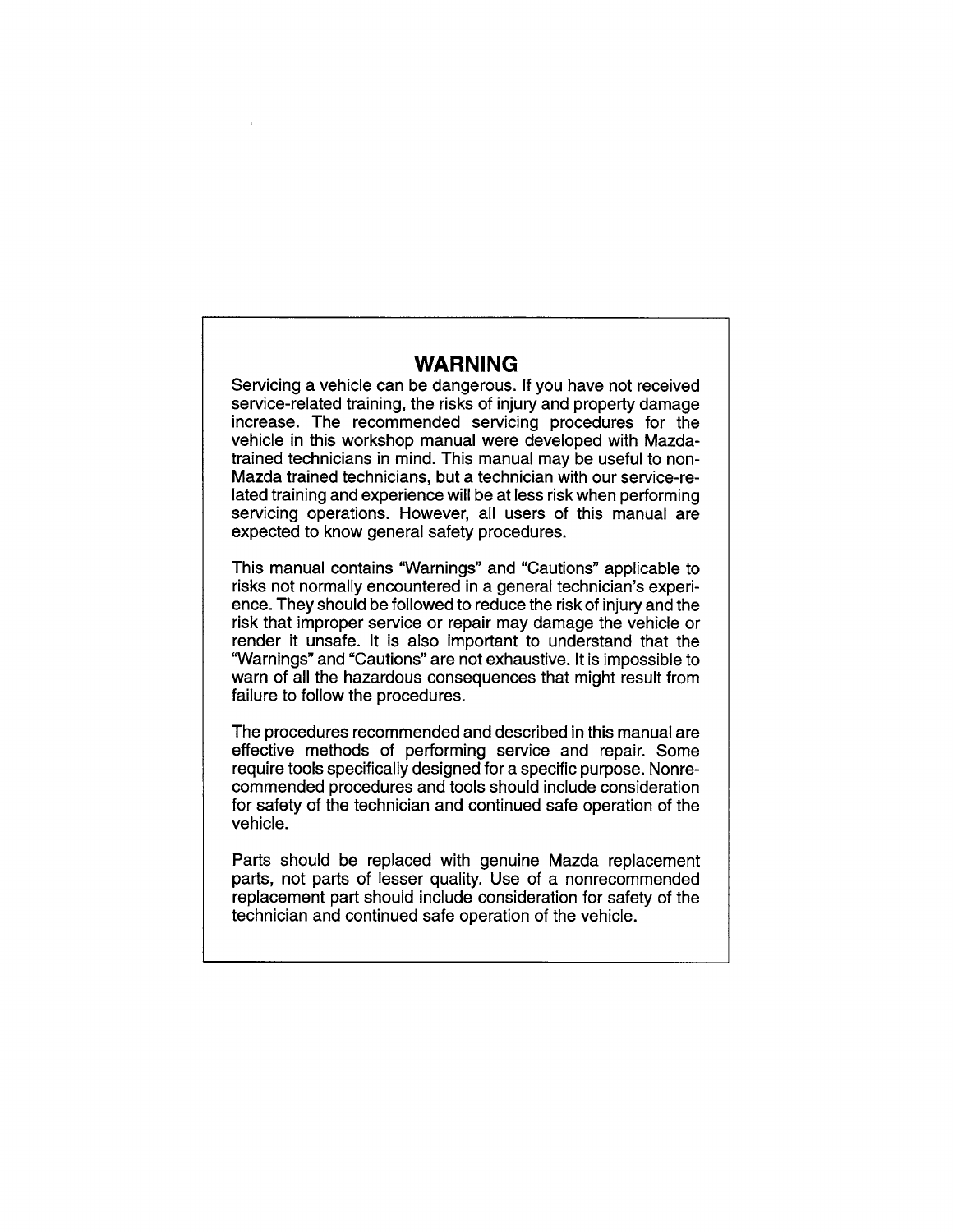# 1996 Mazda Protegé Workshop Manual

## FOREWORD

A thorough familiarization with this manual is important for proper repair and maintenance. It should always be kept in a handy place for quick and easy reference.

The contents of this manual, including drawings and specifications, are the latest available at the time of printing. As modifications affecting repair or maintenance occur, relevant information supplementary to this volume will be made available at Mazda dealers. This manual should be kept up-to-date.

Mazda Motor Corporation reserves the right to alter the specifications and contents of this manual without obligation or advance notice.

All rights reserved. No part of this book may be reproduced or used in any form or by any means, electronic or mechanical-including photocopying and recording, and the use of any kind of information storage and retrieval system-without permission in writing.

#### WARRANTY

The manufacturer's warranty on Mazda vehicles and engines can be voided if improper service or repairs are performed by persons other than those at an Authorized Mazda Dealer.

#### Mazda Motor Corporation HIROSHIMA, JAPAN

### APPLICATION:

This manual is applicable to vehicles beginning with the Vehicle Identification Numbers (VIN), and related materials shown on the following page.

## **CONTENTS**

| <b>Title</b>                                       |                | <b>Section</b> |
|----------------------------------------------------|----------------|----------------|
| <b>General Information</b>                         |                | GI             |
| <b>Engine</b>                                      | Z <sub>5</sub> | <b>B1</b>      |
|                                                    | ВP             | <b>B2</b>      |
| <b>Lubrication System</b>                          |                | D              |
| <b>Cooling System</b>                              |                | П              |
| <b>Fuel and Emission Control</b><br><b>Systems</b> | Z <sub>5</sub> | F1             |
|                                                    | <b>BP</b>      | F <sub>2</sub> |
| <b>Engine Electrical System</b>                    |                | G              |
| <b>Clutch</b>                                      |                | Н              |
| <b>Manual Transaxle</b>                            | <b>F25M-R</b>  | J              |
| <b>Automatic Transaxle</b>                         | <b>FA4A-EL</b> | Κ              |
| <b>Front and Rear Axles</b>                        |                | M              |
| <b>Steering System</b>                             |                | N              |
| <b>Braking System</b>                              |                | p              |
| <b>Wheels and Tires</b>                            |                | Q              |
| <b>Suspension</b>                                  |                | R              |
| <b>Body</b>                                        | 4SD            | S <sub>1</sub> |
| <b>Body Electrical System</b>                      | 4SD            | T <sub>1</sub> |
| <b>Heater and Air Conditioner Systems</b>          |                | U              |
|                                                    |                |                |

© 1995 Mazda Motor Corporation PRINTED IN U.S.A., JULY '95 Form No. 1495-10-95G Part No. 9999-95-017B-96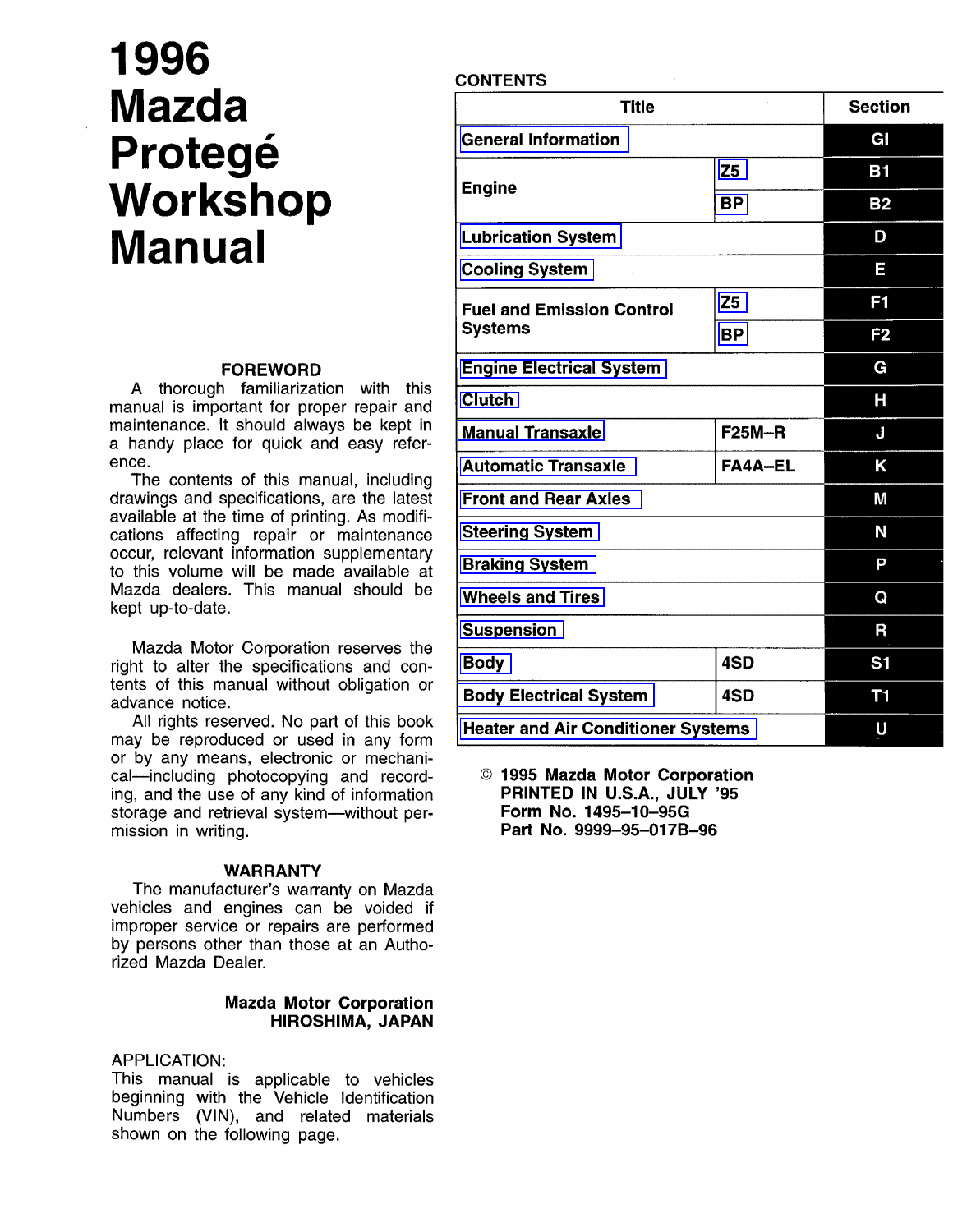# VEHICLE IDENTIFICATION NUMBERS {VIN)

JM1 BB141\*T0 300001-JM1 BB142\*T0 300001-JM1 BB143\*T0 300001-JM1 BB144\*T0 300001-

## RELATED MATERIALS

| 1995 323/Protegé Service Highlights  9999-95-064F-95<br>1996 Protegé, MX-3, MX-5, 626/MX-6, 929, MPV, Millenia |  |
|----------------------------------------------------------------------------------------------------------------|--|
|                                                                                                                |  |
| Engine Workshop Manual Z5-DOHC  9999-95-EWZ5-95                                                                |  |
| Engine Workshop Manual B6, BP-DOHC  9999-95-EWBP-95                                                            |  |
| Manual Transaxle Workshop Manual F25M-R  9999-95-F25M-95                                                       |  |
| Automatic Transaxle Workshop Manual FA4A-EL  9999-95-FA4A-95                                                   |  |
|                                                                                                                |  |

 $\mathcal{A}^{\pm}$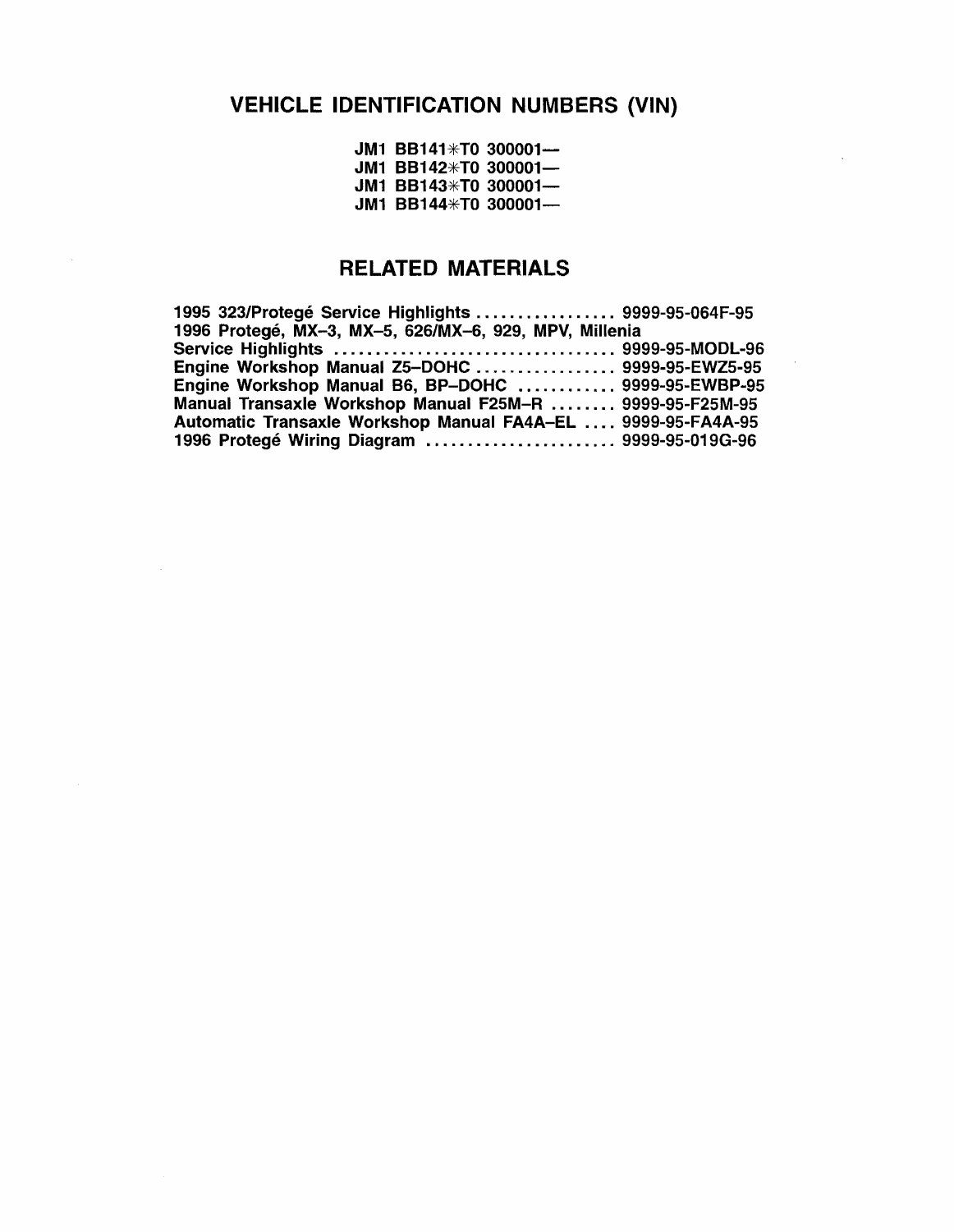# GENERAL INFORMATION

| SAFETY INFORMATION  GI- 2                      |          |
|------------------------------------------------|----------|
| LUBRICANTS  GI- 2                              |          |
| JACKING POSITIONS  GI- 2                       |          |
| SAFETY STAND POSITIONS  GI- 2                  |          |
| VEHICLE LIFT POSITIONS  GI-                    | 3        |
| DYNAMOMETER                                    | $GI - 3$ |
| COMPRESSED AIR                                 | $GI - 3$ |
| HOW TO USE THIS MANUAL                         | $GI - 4$ |
| ADVISORY MESSAGES                              | $GI-4$   |
| PREPARATION                                    | $GI-4$   |
| REPAIR PROCEDURE                               | $GI-4$   |
| SYMBOLS                                        | $GI - 5$ |
| <b>IDENTIFICATION NUMBER LOCATIONS </b>        | $GI - 6$ |
| ABBREVIATIONS                                  | $GI - 7$ |
| <br><b>UNITS</b>                               | $GI - 8$ |
| SAE STANDARDS                                  | $GI-9$   |
| FUNDAMENTAL PROCEDURES                         | $GI-11$  |
| PROTECTION OF THE VEHICLE                      | $GI-11$  |
| PREPARATION OF TOOLS AND MEASURING             |          |
| EQUIPMENT                                      | $GI-11$  |
| SPECIAL TOOLS                                  | $GI-11$  |
| REMOVAL OF PARTS                               | $GI-11$  |
| DISASSEMBLY                                    | $GI-11$  |
| REASSEMBLY                                     | $GI-12$  |
| ADJUSTMENTS                                    | $GI-13$  |
| RUBBER PARTS AND TUBING  GI-13                 |          |
| HOSE CLAMPS  GI-13                             |          |
| TORQUE FORMULAS  GI-13                         | $GI-13$  |
| ELECTRICAL TROUBLESHOOTING TOOLS  GI-14        |          |
| TEST LIGHT  GI-14                              |          |
| JUMPER WIRE  GI-14                             |          |
| VOLTMETER  GI-14                               |          |
| OHMMETER  GI-14                                |          |
| ELECTRICAL PARTS GI-15                         |          |
| BATTERY CABLE  GI-15                           |          |
| CONNECTORS  GI-15                              |          |
|                                                |          |
| SENSORS, SWITCHES, AND RELAYS                  | $GI-16$  |
| WIRING HARNESS                                 | $GI-17$  |
|                                                | $GI-17$  |
| <b>INSTALLATION OF RADIO SYSTEM </b>           | $GI-17$  |
| <b>TOWING</b>                                  | $GI-18$  |
| PRE-DELIVERY INSPECTION                        | $GI-19$  |
| PRE-DELIVERY INSPECTION TABLE                  | $GI-19$  |
| SCHEDULED MAINTENANCE                          | $GI-20$  |
| <b>SCHEDULED MAINTENANCE TABLE</b>             |          |
|                                                | $GI-20$  |
| (EXCEPT CANADA)<br>SCHEDULED MAINTENANCE TABLE |          |
| (CANADA)  GI-23                                |          |
|                                                |          |

 $\sim 10^7$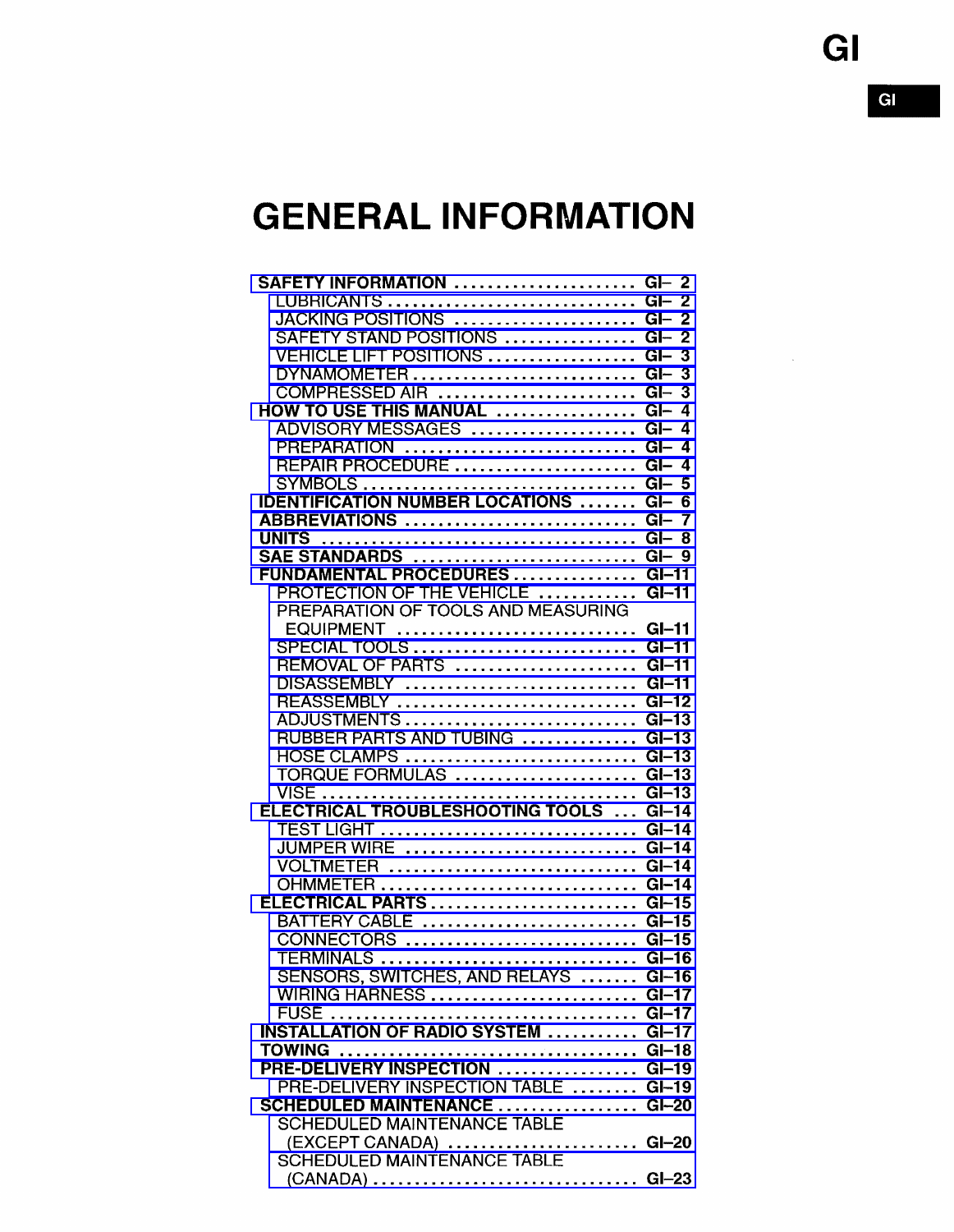## **SAFETY INFORMATION**

## **LUBRICANTS**

Avoid prolonged and repeated contact with petroleum-based oils. Used oil may irritate the skin, and can cause skin cancer and other skin disorders.

Wash thoroughly after working with oil. We recommend water-soluble hand cleaners. Do not use kerosene, gasoline, or any other solvent to remove oil from your skin.

If repeated or prolonged contact with oil is necessary, wear protective clothing. Soiled clothing, particularly those soiled with used oils and greases containing lead, should be cleaned at regular intervals.

## **JACKING POSITIONS**

### **Warning**

• **Improperly jacking a vehicle is dangerous. The vehicle can slip off the jack and cause serious injury. Use only the correct front and rear jacking positions and block the wheels.** 

Use safety stands to support the vehicle after it has been lifted.

### **Front**

At the front of the engine mount member



**Rear**  At the center of the crossmember



#### **SAFETY STAND POSITIONS Front**

Both sides of the side sill



**Rear**  Both sides of the side sill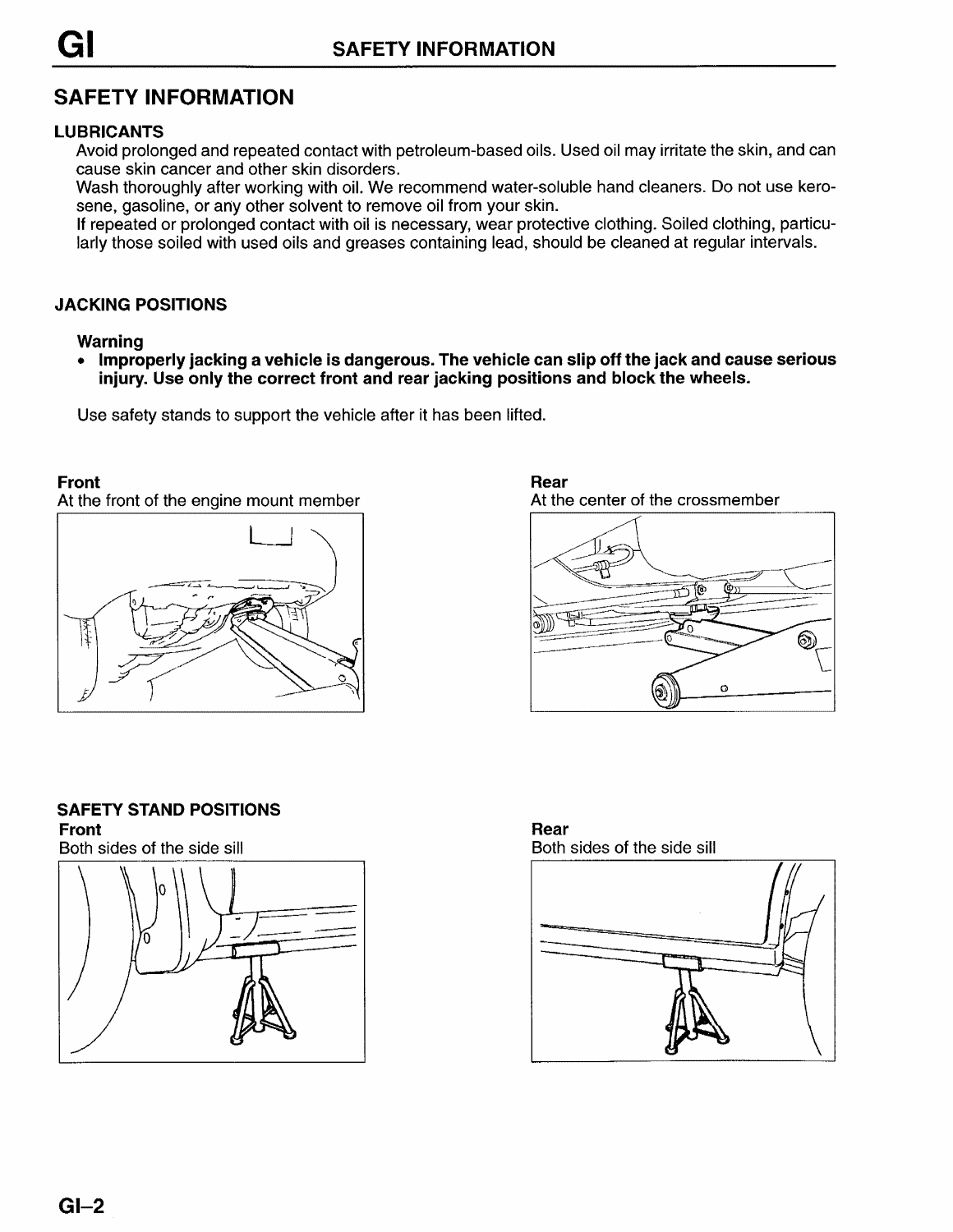## **VEHICLE LIFT POSITIONS**

## **Front**

Both sides of the side sill **Both** Both





## **DYNAMOMETER**

When test-running a vehicle on a dynamometer:

- Place a fan, preferably a vehicle-speed proportional type, in front of the vehicle.
- Connect an exhaust gas ventilation unit.
- Cool the exhaust pipes with a fan.
- Keep the area around the vehicle uncluttered.
- Watch the water temperature gauge.

## **COMPRESSED AIR**

When using compressed air to clean or remove parts:

- Wear protective eye wear.
- Hold a rag over the opening to prevent parts from shooting out.
- Take precautions so that people around you are not struck by flying debris.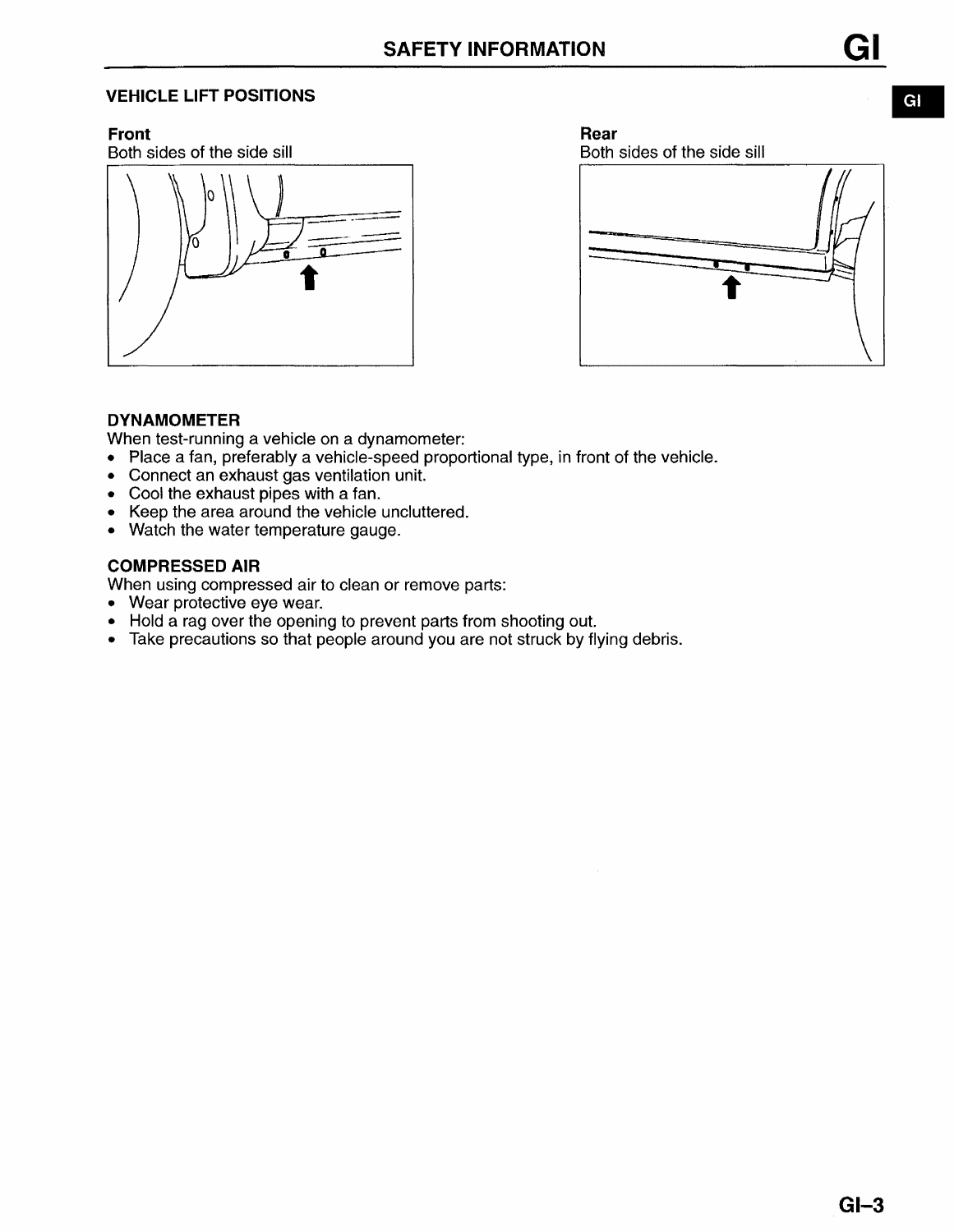## HOW TO USE THIS MANUAL

## ADVISORY MESSAGES

You'll find several Warnings, Cautions, and Notes in this manual.

### Warning

• A Warning indicates a situation in which serious injury or death could result if the warning is ignored.

### **Caution**

• A Caution indicates a situation in which damage to the vehicle could result if the caution is ignored.

**Note** 

• A Note provides added information that will help you to complete a particular procedure.

### PREPARATION

This points out the needed SSTs for the service operation. It is best to gather all necessary SSTs before beginning work.

### Example:



## REPAIR PROCEDURE

- 1. Most repair operations begin with an overview illustration. It identifies the components, shows how the parts fit together, and describes visual part inspection. If a damaged or worn part is found, repair or replace it as necessary.
- 2. Expendable parts, tightening torques, and symbols for oil, grease, and sealant are shown in the overview illustration.
- 3. Pages related to service procedures are shown under the illustration. Refer to this information when servicing the related part.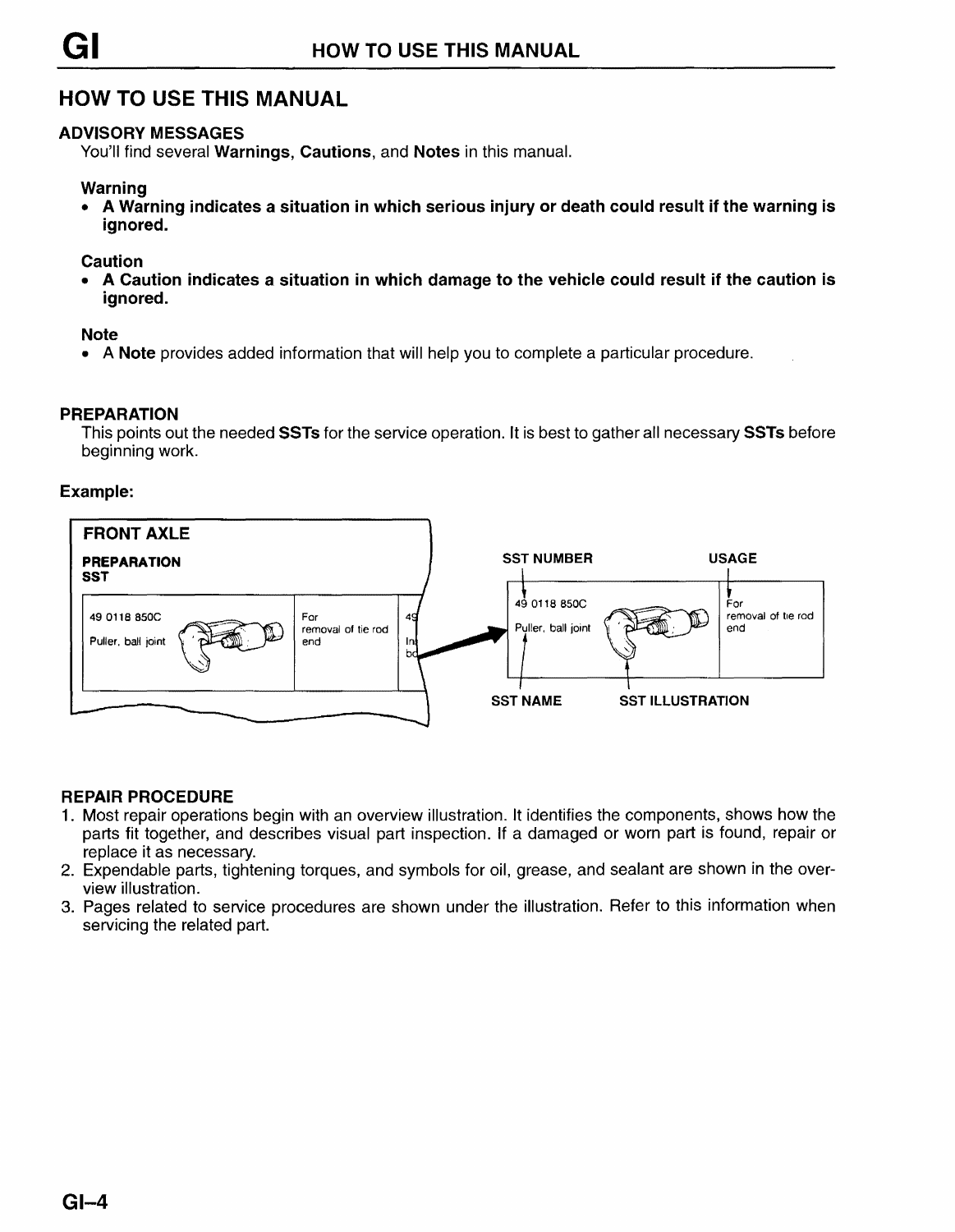

\*1: The numbers (①, etc.) refer to part identification and servicing procedures.

### **SYMBOLS**

There are seven symbols indicating oil, grease, and sealant. These symbols show the points of applying such materials during service.

| Symbol        | Meaning                         | Kind                                      |
|---------------|---------------------------------|-------------------------------------------|
| OIL.          | Apply oil                       | New engine oil or gear oil as appropriate |
| <b>BRAKE</b>  | Apply brake fluid               | <b>FMVSS116: DOT-3</b>                    |
| ATF           | Apply automatic transaxle fluid | M-III or Dexron <sup>®</sup> II           |
| <b>demand</b> | Apply grease                    | Appropriate grease                        |
| SEALANT       | Apply sealant                   | Appropriate sealant                       |
| Θ             | Apply petroleum jelly           | Appropriate petroleum jelly               |
| $\mathsf{R}$  | Replace part                    | O-ring, gasket, etc.                      |

 $GI$